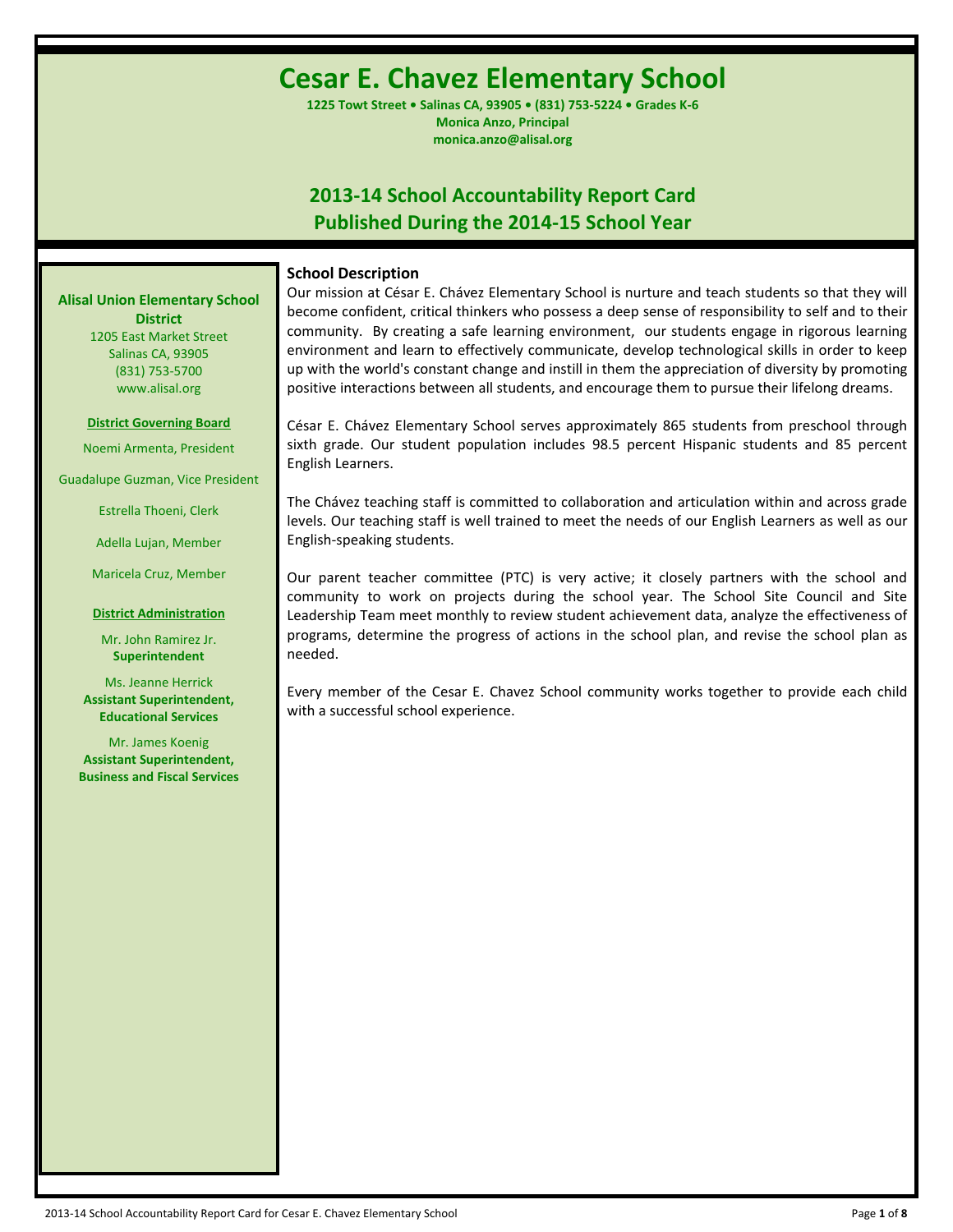# **About the SARC**

Every school in California is required by state law to publish a School Accountability Report Card (SARC), by February 1 of each year. The SARC contains information about the condition and performance of each California public school. Under the Local Control Funding Formula (LCFF) all local educational agencies (LEAs) are required to prepare a Local Control Accountability Plan (LCAP), which describes how they intend to meet annual school-specific goals for all pupils, with specific activities to address state and local priorities. Additionally, data reported in an LCAP is to be consistent with data reported in the SARC.

- For more information about SARC requirements, see the California Department of Education (CDE) SARC Web page at http://www.cde.ca.gov/ta/ac/sa/.
- View this SARC online at the school and/or LEA Web sites.
- For more information about the LCFF or LCAP, see the CDE LCFF Web page at http://www.cde.ca.gov/fg/aa/lc/.
- For additional information about the school, parents and community members should contact the school at (831) 753-5224.

| 2013-14 Student Enrollment by Grade Level |                           |  |  |  |  |
|-------------------------------------------|---------------------------|--|--|--|--|
| <b>Grade Level</b>                        | <b>Number of Students</b> |  |  |  |  |
| Kinder.                                   | 117                       |  |  |  |  |
| Gr. 1                                     | 116                       |  |  |  |  |
| Gr. 2                                     | 147                       |  |  |  |  |
| Gr.3                                      | 121                       |  |  |  |  |
| Gr. 4                                     | 120                       |  |  |  |  |
| Gr. 5                                     | 125                       |  |  |  |  |
| Gr. 6                                     | 128                       |  |  |  |  |
| <b>Total</b>                              | 874                       |  |  |  |  |

| 2013-14 Student Enrollment by Group     |                                    |  |  |  |  |
|-----------------------------------------|------------------------------------|--|--|--|--|
| Group                                   | <b>Percent of Total Enrollment</b> |  |  |  |  |
| <b>Black or African American</b>        | 0.0                                |  |  |  |  |
| American Indian or Alaska Native        | 0.0                                |  |  |  |  |
| Asian                                   | 0.0                                |  |  |  |  |
| <b>Filipino</b>                         | 0.2                                |  |  |  |  |
| <b>Hispanic or Latino</b>               | 91.8                               |  |  |  |  |
| <b>Native Hawaiian/Pacific Islander</b> | 0.0                                |  |  |  |  |
| White                                   | 0.3                                |  |  |  |  |
| <b>Two or More Races</b>                | 0.5                                |  |  |  |  |
| <b>Socioeconomically Disadvantaged</b>  | 92.2                               |  |  |  |  |
| <b>English Learners</b>                 | 80.9                               |  |  |  |  |
| <b>Students with Disabilities</b>       | 5.5                                |  |  |  |  |

# **A. Conditions of Learning**

#### **State Priority: Basic**

The SARC provides the following information relevant to the Basic State Priority (Priority 1):

- Degree to which teachers are appropriately assigned and fully credentialed in the subject area and for the pupils they are teaching;
- Pupils have access to standards-aligned instructional materials; and
- School facilities are maintained in good repair.

| <b>Teacher Credentials</b>                         |           |           |       |  |  |  |  |  |
|----------------------------------------------------|-----------|-----------|-------|--|--|--|--|--|
| <b>Cesar E. Chavez Elementary School</b>           | $12 - 13$ | $13 - 14$ | 14-15 |  |  |  |  |  |
| <b>Fully Credentialed</b>                          | 29        | 31 out    | 29    |  |  |  |  |  |
| lWithout Full Credential                           | O         | n         | 1     |  |  |  |  |  |
| <b>Teaching Outside Subject Area of Competence</b> | 0         | 0         | O     |  |  |  |  |  |
| <b>Alisal Union Elementary School District</b>     | $12 - 13$ | $13 - 14$ | 14-15 |  |  |  |  |  |
| <b>Fully Credentialed</b>                          |           |           | 299   |  |  |  |  |  |
| <b>Without Full Credential</b>                     |           |           | 19    |  |  |  |  |  |
| Teaching Outside Subject Area of Competence        |           |           | n     |  |  |  |  |  |

| <b>Teacher Misassignments and Vacant Teacher Positions at this School</b> |  |  |  |  |  |  |  |
|---------------------------------------------------------------------------|--|--|--|--|--|--|--|
| <b>Cesar E. Chavez Elementary</b><br>$12 - 13$<br>$13 - 14$<br>14-15      |  |  |  |  |  |  |  |
| Teachers of English Learners                                              |  |  |  |  |  |  |  |
| <b>Total Teacher Misassignments</b>                                       |  |  |  |  |  |  |  |
| <b>Vacant Teacher Positions</b>                                           |  |  |  |  |  |  |  |

\* "Misassignments" refers to the number of positions filled by teachers who lack legal authorization to teach that grade level, subject area, student group, etc. Total Teacher Misassignments includes the number of Misassignments of Teachers of English Learners.

# **Core Academic Classes Taught by Highly Qualified Teachers**

| 2013-14 Percent of Classes In Core Academic Subjects<br>Core Academic Classes Taught by Highly Qualified Teachers                              |             |      |  |  |  |  |
|------------------------------------------------------------------------------------------------------------------------------------------------|-------------|------|--|--|--|--|
| <b>Not Taught by Highly</b><br><b>Taught by Highly</b><br><b>Location of Classes</b><br><b>Qualified Teachers</b><br><b>Qualified Teachers</b> |             |      |  |  |  |  |
| <b>This School</b><br>97.0<br>3.0                                                                                                              |             |      |  |  |  |  |
| <b>Districtwide</b>                                                                                                                            |             |      |  |  |  |  |
| <b>All Schools</b>                                                                                                                             | 3.0<br>97.0 |      |  |  |  |  |
| <b>High-Poverty Schools</b><br>3.0<br>97.0                                                                                                     |             |      |  |  |  |  |
| <b>Low-Poverty Schools</b>                                                                                                                     | 0.00        | 0.00 |  |  |  |  |

High-poverty schools are defined as those schools with student eligibility of approximately 40 percent or more in the free and reduced price meals program. Low-poverty schools are those with student eligibility of approximately 39 percent or less in the free and reduced price meals program.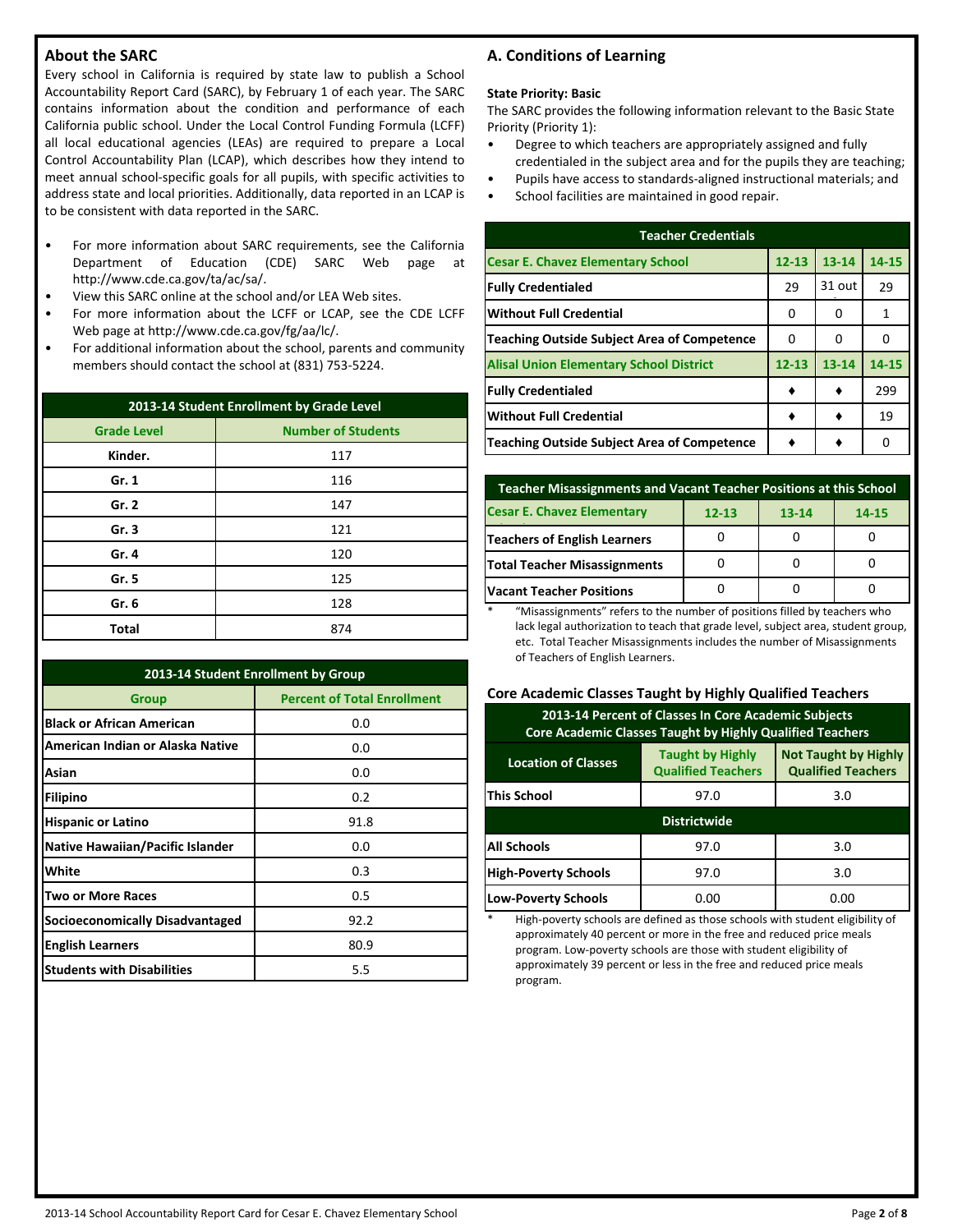# **Quality, Currency, Availability of Textbooks and Instructional Materials (School Year 2014-15)**

In order to support classroom professionals in teaching the Language Arts and Math Common Core State Standards, Engage NY curriculum, in both content areas is being recommended to fill gaps in the Treasures curriculum and those that have also been found in the Everyday Math curriculum.

Both Engage NY Language Arts and Math were piloted and feedback from teachers attested to the ability of these common core resources to meet the requirements of the new state standards and fill gaps in our current adoption materials.

# **In Language Arts:**

K-1-2 will continue to use Treasures to teach Foundational Skills and use the Engage NY Listening and Learning Domains to address the remaining standards.

3-6 will use Engage NY solely to teach all Language Arts standards.

Because Engage NY is not yet available in Spanish, Bilingual Transference classrooms will continue to use Tesoros and adapt it as needed to meet the common core state standards.

# **In Math:**

At K-6, teachers will use both the adopted Everyday Math curriculum and Engage NY Math, selecting one as their primary resource and the other as a secondary resource.

Bilingual Transference classrooms will be able to use the Engage NY Math because student materials have just recently become available.

| <b>Textbooks and Instructional Materials</b><br>Year and month in which data were collected: 2012 |            |                                                               |  |  |  |  |  |
|---------------------------------------------------------------------------------------------------|------------|---------------------------------------------------------------|--|--|--|--|--|
| <b>Core Curriculum Area</b>                                                                       |            | <b>Textbooks and Instructional Materials/Year of Adoption</b> |  |  |  |  |  |
| <b>Reading/Language Arts</b>                                                                      |            | McMillan / McGraw-Hill, Treasures-Adopted 2010                |  |  |  |  |  |
| The textbooks listed are from most recent adoption:                                               | <b>Yes</b> |                                                               |  |  |  |  |  |
| Percent of students lacking their own assigned textbook:                                          | 0          |                                                               |  |  |  |  |  |
| <b>Mathematics</b>                                                                                |            | McMillan / McGraw-Hill, Every Day Math-Adopted 2012           |  |  |  |  |  |
| The textbooks listed are from most recent adoption:                                               | Yes        |                                                               |  |  |  |  |  |
| Percent of students lacking their own assigned textbook:                                          | 0          |                                                               |  |  |  |  |  |
| <b>Science</b>                                                                                    |            | Delta Foss- (Kinder-5th grades) - Adopted 2007                |  |  |  |  |  |
| The textbooks listed are from most recent adoption:                                               | Yes        | McGraw-Hill- (6th grade) - Adopted 2006                       |  |  |  |  |  |
| Percent of students lacking their own assigned textbook:                                          | 0          |                                                               |  |  |  |  |  |
| <b>History-Social Science</b>                                                                     |            | McGraw-Hill, Vistas- Adopted 2006                             |  |  |  |  |  |
| The textbooks listed are from most recent adoption:                                               | Yes.       |                                                               |  |  |  |  |  |
| Percent of students lacking their own assigned textbook:                                          | 0          |                                                               |  |  |  |  |  |

# **School Facility Conditions and Planned Improvements (Most Recent Year)**

César E. Chávez School is 17 years old. The school garden has been remolded and turned into an outdoor classroom. The grass area has been upgraded by replacing a lime-treated area with new grass. This motivates the students to keep their school safe and clean. A second play structure has been added to the playground area in order to service the student population better. Our custodial and district maintenance staff work hard to maintain a safe and clean campus.

| <b>School Facility Good Repair Status (Most Recent Year)</b><br>Year and month in which data were collected: September, 2014 |      |                      |      |                                |  |  |
|------------------------------------------------------------------------------------------------------------------------------|------|----------------------|------|--------------------------------|--|--|
|                                                                                                                              |      | <b>Repair Status</b> |      | <b>Repair Needed and</b>       |  |  |
| <b>System Inspected</b>                                                                                                      | Good | Fair                 | Poor | <b>Action Taken or Planned</b> |  |  |
| <b>Systems:</b><br>Gas Leaks, Mechanical/HVAC, Sewer                                                                         | [X]  | [ ]                  | [ ]  |                                |  |  |
| Interior:<br><b>Interior Surfaces</b>                                                                                        | [X]  | - 1                  | ן ו  |                                |  |  |
| <b>Cleanliness:</b><br>Overall Cleanliness, Pest/ Vermin Infestation                                                         | [X]  | []                   | [ ]  |                                |  |  |
| Electrical:<br>Electrical                                                                                                    | [X]  | [ ]                  | ן ו  |                                |  |  |
| <b>Restrooms/Fountains:</b><br>Restrooms, Sinks/ Fountains                                                                   | [X]  | Ħ                    | [ ]  |                                |  |  |
| Safety:<br>Fire Safety, Hazardous Materials                                                                                  | [X]  | [ ]                  | [ ]  |                                |  |  |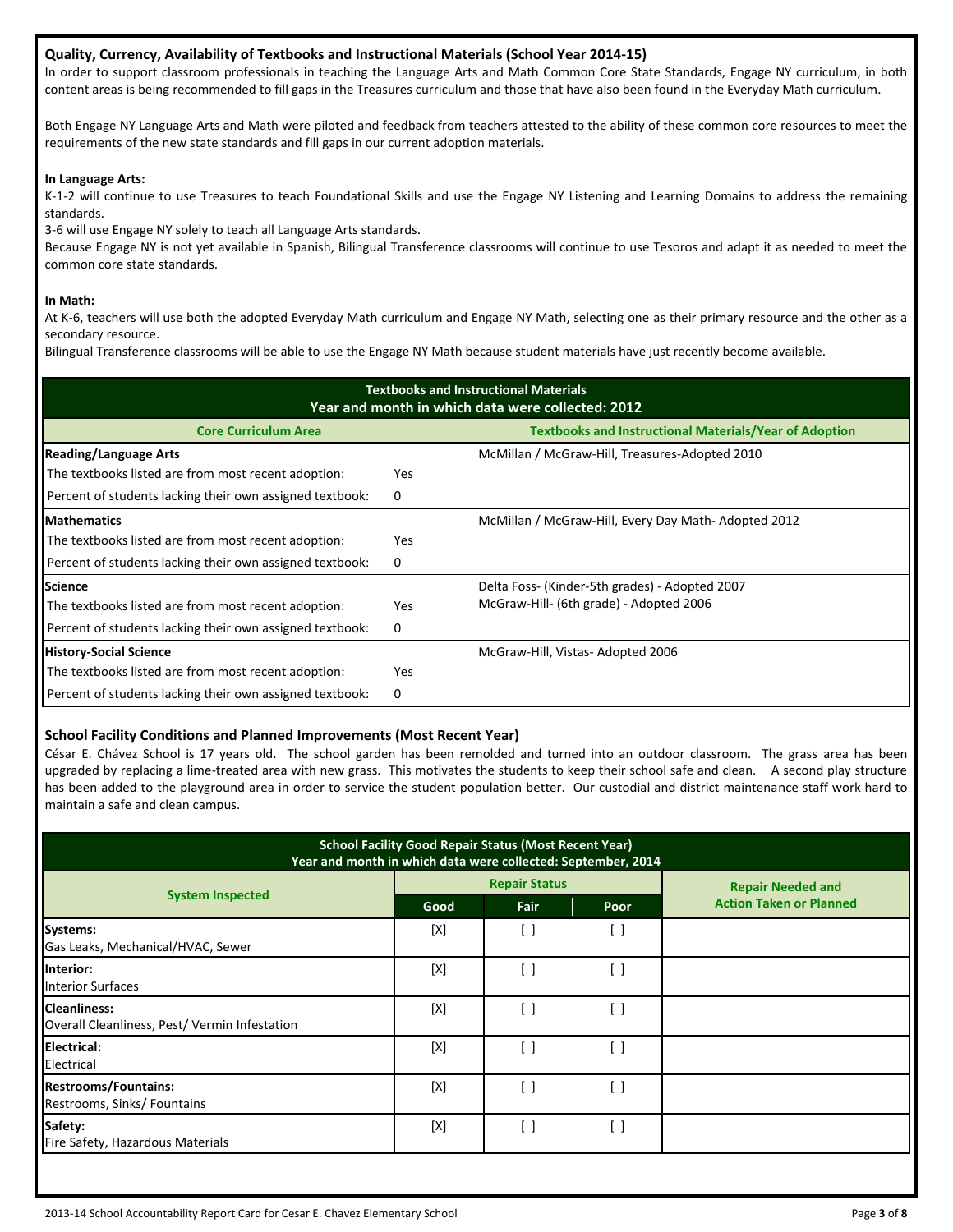| <b>School Facility Good Repair Status (Most Recent Year)</b><br>Year and month in which data were collected: September, 2014 |                  |      |                      |      |                                |  |
|------------------------------------------------------------------------------------------------------------------------------|------------------|------|----------------------|------|--------------------------------|--|
|                                                                                                                              |                  |      | <b>Repair Status</b> |      | <b>Repair Needed and</b>       |  |
| <b>System Inspected</b>                                                                                                      | Good             |      | Fair                 | Poor | <b>Action Taken or Planned</b> |  |
| Structural:<br>Structural Damage, Roofs                                                                                      | [X]              |      |                      |      |                                |  |
| External:<br>Playground/School Grounds, Windows/Doors/Gates/Fences                                                           | [X]              |      |                      |      |                                |  |
| <b>Overall Rating</b>                                                                                                        | <b>Exemplary</b> | Good | Fair<br>Poor         |      |                                |  |
|                                                                                                                              | [X]              |      |                      | L.   |                                |  |

# **B. Pupil Outcomes**

# **State Priority: Pupil Achievement**

The SARC provides the following information relevant to the Pupil Achievement State Priority (Priority 4):

- Statewide assessments (i.e., California Assessment of Student Performance and Progress and its successor the Standardized Testing and Reporting Program);
- The Academic Performance Index; and
- The percentage of pupils who have successfully completed courses that satisfy the requirements for entrance to the University of California and the California State University, or career technical education sequences or programs of study.

| <b>CAASPP Results for All Students - Three-Year Comparison</b>                                             |           |                           |           |           |           |           |              |           |           |
|------------------------------------------------------------------------------------------------------------|-----------|---------------------------|-----------|-----------|-----------|-----------|--------------|-----------|-----------|
| <b>Percent of Students Scoring at Proficient or Advanced</b><br>(meeting or exceeding the state standards) |           |                           |           |           |           |           |              |           |           |
| <b>Subject</b>                                                                                             |           | School<br><b>District</b> |           |           |           |           | <b>State</b> |           |           |
|                                                                                                            | $11 - 12$ | $12 - 13$                 | $13 - 14$ | $11 - 12$ | $12 - 13$ | $13 - 14$ | $11 - 12$    | $12 - 13$ | $13 - 14$ |
| Science                                                                                                    | 12        | 22                        | 23        | 35        | 34        | 33        | 60           | 59        | 60        |

Science (grades 5, 8, and 10) assessments include California Standards Tests (CSTs), California Modified Assessment (CMA), and California Alternate Performance Assessment (CAPA). Scores are not shown when the number of students tested is ten or less, either because the number of students in this category is too small for statistical accuracy or to protect student privacy.

| <b>STAR Results for All Students - Three-Year Comparison</b>                                               |                                  |           |           |           |           |           |              |           |           |
|------------------------------------------------------------------------------------------------------------|----------------------------------|-----------|-----------|-----------|-----------|-----------|--------------|-----------|-----------|
| <b>Percent of Students Scoring at Proficient or Advanced</b><br>(meeting or exceeding the state standards) |                                  |           |           |           |           |           |              |           |           |
| <b>Subject</b>                                                                                             | <b>School</b><br><b>District</b> |           |           |           |           |           | <b>State</b> |           |           |
|                                                                                                            | $10 - 11$                        | $11 - 12$ | $12 - 13$ | $10 - 11$ | $11 - 12$ | $12 - 13$ | $10 - 11$    | $11 - 12$ | $12 - 13$ |
| <b>IELA</b>                                                                                                | 31                               | 35        | 34        | 34        | 39        | 40        | 54           | 56        | 55        |
| Math                                                                                                       | 43                               | 46        | 51        | 49        | 53        | 58        | 49           | 50        | 50        |
| <b>HSS</b>                                                                                                 |                                  |           |           | 25        | 25        | 30        | 48           | 49        | 49        |

STAR Program was last administered in 2012-13. Percentages are not calculated when the number of students tested is ten or less, either because the number of students in this category is too small for statistical accuracy or to protect student privacy.

| Academic Performance Index Ranks - Three-Year Comparison |  |  |  |  |  |  |
|----------------------------------------------------------|--|--|--|--|--|--|
| <b>API Rank</b><br>2010-11<br>2012-13<br>2011-12         |  |  |  |  |  |  |
| Statewide                                                |  |  |  |  |  |  |
| <b>Similar Schools</b>                                   |  |  |  |  |  |  |

For 2014 and subsequent years, the statewide and similar schools ranks will no longer be produced.

| Grade | 2013-14 Percent of Students Meeting Fitness Standards |          |        |  |  |
|-------|-------------------------------------------------------|----------|--------|--|--|
| Level | 4 of 6                                                | $5$ of 6 | 6 of 6 |  |  |
|       | 29.2                                                  | 18.3     | U.     |  |  |

Percentages are not calculated when the number of students tested is ten or less, either because the number of students in this category is too small for statistical accuracy or to protect student privacy.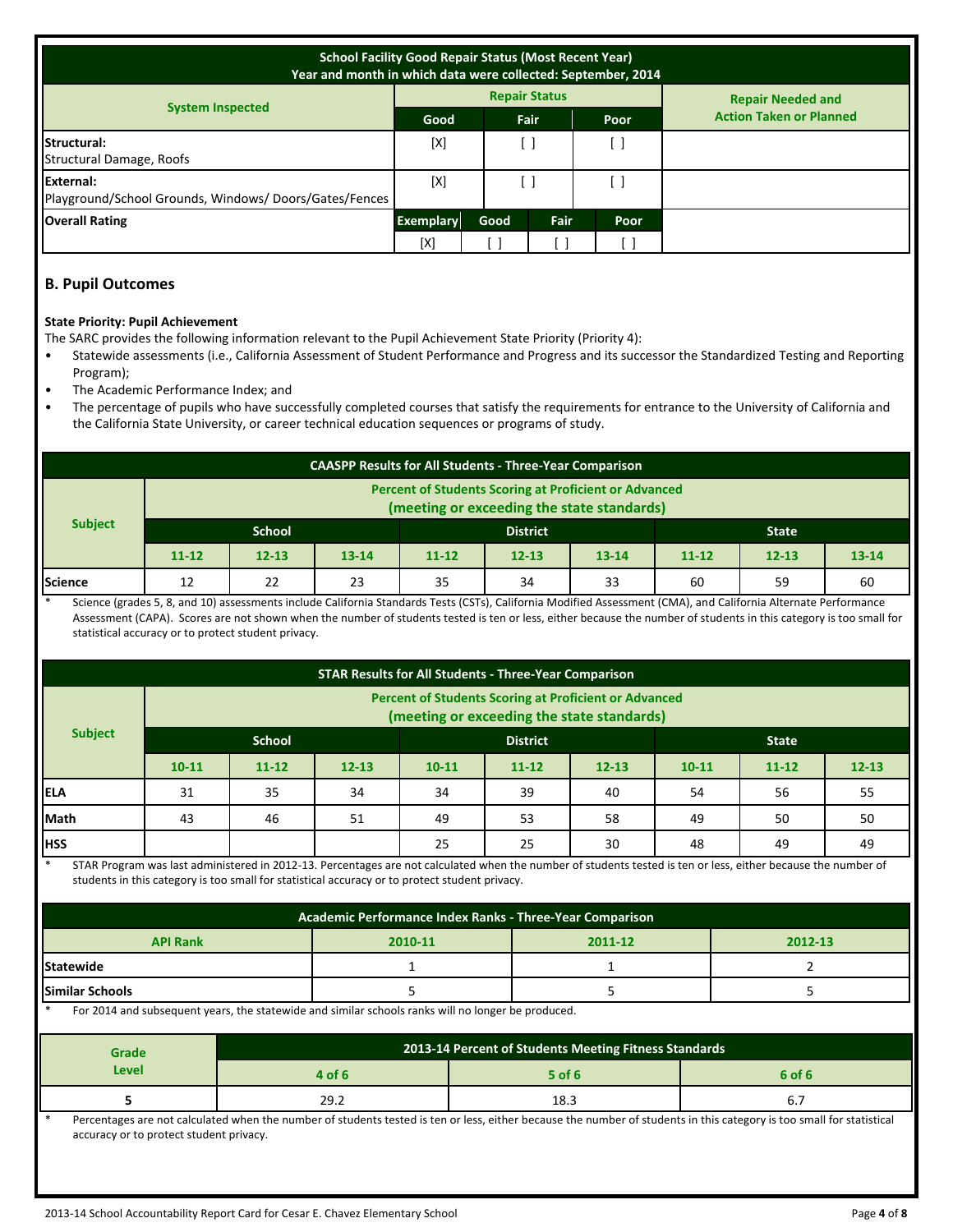| 2013-14 CAASPP Results by Student Group              |                                                                        |  |  |  |  |
|------------------------------------------------------|------------------------------------------------------------------------|--|--|--|--|
| <b>Group</b>                                         | <b>Percent of Students Scoring at</b><br><b>Proficient or Advanced</b> |  |  |  |  |
|                                                      | Science (grades 5, 8, and 10)                                          |  |  |  |  |
| All Students in the LEA                              | 33                                                                     |  |  |  |  |
| <b>All Student at the School</b>                     | 23                                                                     |  |  |  |  |
| <b>Male</b>                                          | 26                                                                     |  |  |  |  |
| Female                                               | 21                                                                     |  |  |  |  |
| <b>Black or African American</b>                     |                                                                        |  |  |  |  |
| American Indian or Alaska Native                     |                                                                        |  |  |  |  |
| Asian                                                |                                                                        |  |  |  |  |
| <b>Filipino</b>                                      |                                                                        |  |  |  |  |
| <b>Hispanic or Latino</b>                            | 23                                                                     |  |  |  |  |
| Native Hawaiian/Pacific Islander                     |                                                                        |  |  |  |  |
| <b>White</b>                                         |                                                                        |  |  |  |  |
| Two or More Races                                    |                                                                        |  |  |  |  |
| <b>Socioeconomically Disadvantaged</b>               | 21                                                                     |  |  |  |  |
| <b>English Learners</b>                              | 4                                                                      |  |  |  |  |
| <b>Students with Disabilities</b>                    |                                                                        |  |  |  |  |
| <b>Students Receiving Migrant Education Services</b> | 27                                                                     |  |  |  |  |

\* CAASPP includes science assessments (CSTs, CMA, and CAPA) in grades 5, 8, and 10. Scores are not shown when the number of students tested is ten or less, either because the number of students in this category is too small for statistical accuracy or to protect student privacy.

| API Growth by Student Group - Three-Year Comparison |                          |           |           |  |  |
|-----------------------------------------------------|--------------------------|-----------|-----------|--|--|
|                                                     | <b>Actual API Change</b> |           |           |  |  |
| <b>Group</b>                                        | $10 - 11$                | $11 - 12$ | $12 - 13$ |  |  |
| <b>All Students at the School</b>                   | $-15$                    | 15        | 2         |  |  |
| <b>Black or African American</b>                    |                          |           |           |  |  |
| American Indian or Alaska Native                    |                          |           |           |  |  |
| Asian                                               |                          |           |           |  |  |
| <b>Filipino</b>                                     |                          |           |           |  |  |
| <b>Hispanic or Latino</b>                           | $-14$                    | 14        | 3         |  |  |
| Native Hawaiian/Pacific Islander                    |                          |           |           |  |  |
| <b>White</b>                                        |                          |           |           |  |  |
| <b>Two or More Races</b>                            |                          |           |           |  |  |
| Socioeconomically Disadvantaged                     | $-15$                    | 15        | $\Omega$  |  |  |
| <b>English Learners</b>                             | -8                       | 13        | 6         |  |  |
| <b>Students with Disabilities</b>                   |                          |           |           |  |  |

\* "N/D" means that no data were available to the CDE or LEA to report. "B" means the school did not have a valid API Base and there is no Growth or target information. "C" means the school had significant demographic changes and there is no Growth or target information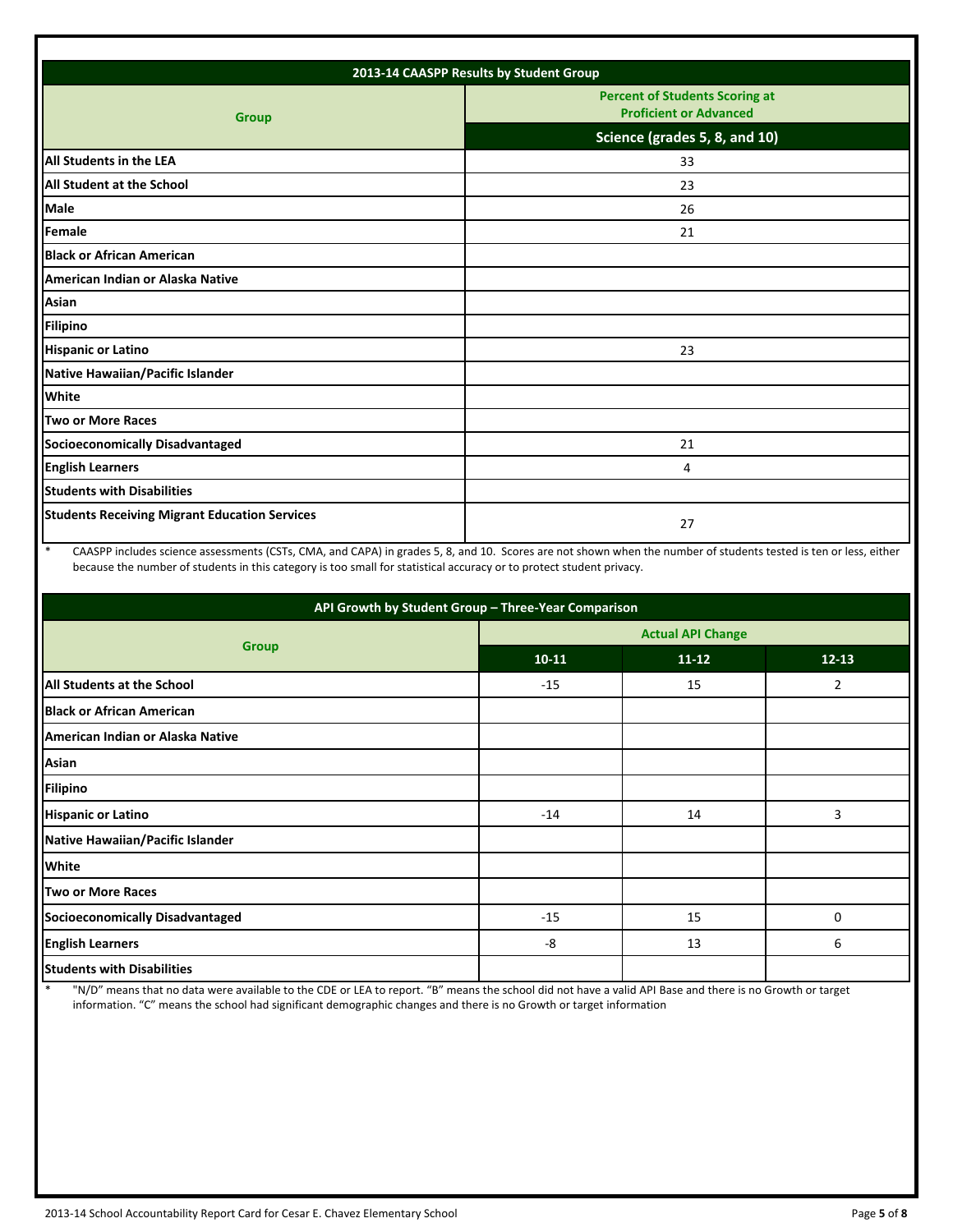# **C. Engagement**

#### **State Priority: Parental Involvement**

The SARC provides the following information relevant to the Parental Involvement State Priority (Priority 3):

• Efforts the school district makes to seek parent input in making decisions for the school district and each schoolsite.

#### **Opportunities for Parental Involvement**

We believe that parents play a critical role in the success of their children, and we have numerous ways that parents can be involved at César E. Chávez Elementary School. In addition to helping with homework and attending parent conferences, parents are also involved in school events. They also take on leadership roles in our school through the Parent Teacher Club and our School Site Council. Parents chaperone field trips, attend student performances, and are invited to our Student of the Month Awards and trimester academic, attendance, and Positive Behavior Intervention Support awards ceremonies.

#### **State Priority: School Climate**

The SARC provides the following information relevant to the School Climate State Priority (Priority 6):

- Pupil suspension rates;
- Pupil expulsion rates; and
- Other local measures on the sense of safety.

#### **School Safety Plan**

To succeed in a rigorous learning environment, students must feel safe and believe that they are capable of learning. The school maintains a strict student code of conduct and strongly supports each classroom environment by responding proactively to student discipline issues. Staff continuously supervise our campus to maintain a safe environment for all students. All visitors are asked to check with the office prior to coming onto campus. Our safety plan is updated annually and monitored monthly to ensure the safety of all students. We practice monthly school wide drills to prepare for an emergency. Our campus has a closed campus policy.

| <b>Suspensions and Expulsions</b> |           |           |           |  |  |
|-----------------------------------|-----------|-----------|-----------|--|--|
| <b>School</b>                     | $11 - 12$ | $12 - 13$ | 13-14     |  |  |
| <b>Suspensions Rate</b>           | 0.9       | 3.0       | 2.6       |  |  |
| <b>Expulsions Rate</b>            | 0.0       | 0.0       | 0.0       |  |  |
| <b>District</b>                   | $11 - 12$ | $12 - 13$ | $13 - 14$ |  |  |
| <b>Suspensions Rate</b>           | 0.7       | 2.1       | 1.9       |  |  |
| <b>Expulsions Rate</b>            | 0.0       | 0.0       | 0.0       |  |  |
| <b>State</b>                      | $11 - 12$ | $12 - 13$ | 13-14     |  |  |
| <b>Suspensions Rate</b>           | 5.7       | 5.1       | 4.4       |  |  |
| <b>Expulsions Rate</b>            | 0.1       | 0.1       | 0.1       |  |  |

The rate of suspensions and expulsions is calculated by dividing the total number of incidents by the total enrollment x 100.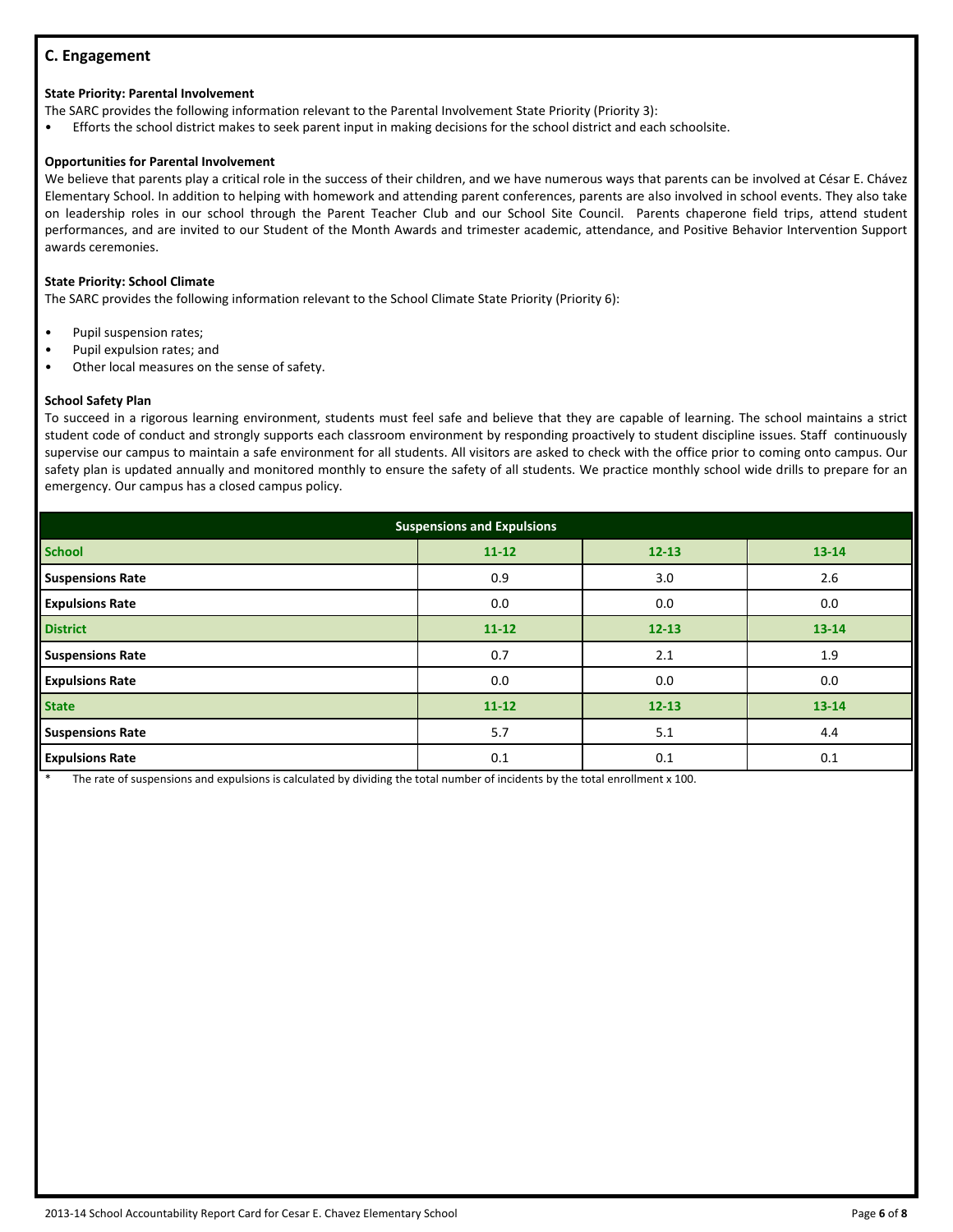# **D. Other SARC Information**

The information in this section is required to be in the SARC but is not included in the state priorities for LCFF.

| 2013-14 Adequate Yearly Progress Overall and by Criteria |               |                 |  |  |
|----------------------------------------------------------|---------------|-----------------|--|--|
| <b>AYP Criteria</b>                                      | <b>School</b> | <b>District</b> |  |  |
| <b>Made AYP Overall</b>                                  | No            | No              |  |  |
| <b>Met Participation Rate: English-Language Arts</b>     | Yes           | Yes             |  |  |
| <b>Met Participation Rate: Mathematics</b>               | Yes           | Yes             |  |  |
| Met Percent Proficient: English-Language Arts            | No            | No              |  |  |
| <b>Met Percent Proficient: Mathematics</b>               | No            | Yes             |  |  |
| <b>Met API Criteria</b>                                  | Yes           | Yes             |  |  |

| 2014-15 Federal Intervention Program                |                 |     |  |  |
|-----------------------------------------------------|-----------------|-----|--|--|
| <b>Indicator</b>                                    | <b>District</b> |     |  |  |
| <b>Program Improvement Status</b>                   | Yes             | Yes |  |  |
| <b>First Year of Program Improvement</b>            | 2005            |     |  |  |
| Year in Program Improvement                         | 3               |     |  |  |
| Number of Schools Currently in Program Improvement  | 10              |     |  |  |
| Percent of Schools Currently in Program Improvement | 83.3            |     |  |  |

DW (determination waiver) indicates that the PI status of the school was carried over from the prior year in accordance with the flexibility granted through the federal waiver process.

| <b>Academic Counselors and Other Support Staff at this School</b> |    |  |  |  |
|-------------------------------------------------------------------|----|--|--|--|
| <b>Number of Full-Time Equivalent (FTE)</b>                       |    |  |  |  |
| <b>Academic Counselor</b><br>0                                    |    |  |  |  |
| <b>Counselor (Social/Behavioral or Career Development)</b>        | 1  |  |  |  |
| Library Media Teacher (Librarian)                                 | 1  |  |  |  |
| Library Media Services Staff (Paraprofessional)<br>Ω              |    |  |  |  |
| Psychologist                                                      | .5 |  |  |  |
| <b>Social Worker</b>                                              | 0  |  |  |  |
| <b>Nurse</b>                                                      | n  |  |  |  |
| Speech/Language/Hearing Specialist                                | .5 |  |  |  |
| <b>Resource Specialist</b><br>1                                   |    |  |  |  |
| <b>Instructional Coach</b>                                        |    |  |  |  |
| <b>Average Number of Students per Staff Member</b>                |    |  |  |  |
| <b>Academic Counselor</b>                                         |    |  |  |  |

One Full Time Equivalent (FTE) equals one staff member working full time; one FTE could also represent two staff members who each work 50 percent

of full time.

| <b>Average Class Size and Class Size Distribution</b> |  |  |
|-------------------------------------------------------|--|--|
|                                                       |  |  |

|         | <b>Average Class Size</b> |    |    |          | <b>Number of Classrooms*</b> |           |    |       |    |    |                |                |
|---------|---------------------------|----|----|----------|------------------------------|-----------|----|-------|----|----|----------------|----------------|
|         |                           |    |    | $1 - 20$ |                              | $21 - 32$ |    | $33+$ |    |    |                |                |
| Grade   | 12                        | 13 | 14 | 12       | 13                           | 14        | 12 | 13    | 14 | 12 | 13             | 14             |
| Kinder. | 28.4                      | 28 | 29 | 0        | 0                            | 0         | 5  | 4     | 4  | 0  | 0              | $\Omega$       |
| Gr. 1   | 31                        | 30 | 29 | 0        | 0                            | 0         | 3  | 5     | 4  | 1  | 0              | 0              |
| Gr. 2   | 30.5                      | 32 | 25 | 0        | 0                            | 0         | 4  | 3     | 6  | 0  | 1              | $\Omega$       |
| Gr. $3$ | 31.3                      | 31 | 30 | 0        | 0                            | 0         | 3  | 4     | 4  | 1  | 0              | $\Omega$       |
| Gr. 4   | 32.3                      | 25 | 30 | 0        | 0                            | 0         | 3  | 4     | 4  | 1  | 0              | 0              |
| Gr. 5   | 29                        | 33 | 31 | 0        | 0                            | 0         | 4  | 2     | 2  | 0  | $\overline{2}$ | $\overline{2}$ |
| Gr. 6   | 33.3                      | 29 | 32 | 0        | 0                            | 0         | 0  | 4     | 3  | 3  | 0              | 1              |

Number of classes indicates how many classrooms fall into each size category (a range of total students per classroom). At the secondary school level, this information is reported by subject area rather than grade level.

| FY 2012-13 Teacher and Administrative Salaries |                                  |                                                                         |  |  |  |
|------------------------------------------------|----------------------------------|-------------------------------------------------------------------------|--|--|--|
| <b>Category</b>                                | <b>District</b><br><b>Amount</b> | <b>State Average for</b><br><b>Districts In Same</b><br><b>Category</b> |  |  |  |
| <b>Beginning Teacher Salary</b>                | \$37,743                         | \$41,507                                                                |  |  |  |
| <b>Mid-Range Teacher Salary</b>                | \$61,371                         | \$67,890                                                                |  |  |  |
| <b>Highest Teacher Salary</b>                  | \$84,569                         | \$86,174                                                                |  |  |  |
| <b>Average Principal Salary (ES)</b>           | \$96,789                         | \$109,131                                                               |  |  |  |
| <b>Average Principal Salary (MS)</b>           | \$0                              | \$111,937                                                               |  |  |  |
| <b>Average Principal Salary (HS)</b>           | \$0                              | \$109,837                                                               |  |  |  |
| <b>Superintendent Salary</b>                   | \$179,000                        | \$185,462                                                               |  |  |  |
| <b>Percent of District Budget</b>              |                                  |                                                                         |  |  |  |
| <b>Teacher Salaries</b>                        | 36                               | 42                                                                      |  |  |  |
| <b>Administrative Salaries</b>                 | 5                                | 6                                                                       |  |  |  |

For detailed information on salaries, see the CDE Certificated Salaries & Benefits webpage at www.cde.ca.gov/ds/fd/cs/.

| FY 2012-13 Expenditures Per Pupil and School Site Teacher Salaries |                                                                          |       |         |          |  |  |
|--------------------------------------------------------------------|--------------------------------------------------------------------------|-------|---------|----------|--|--|
|                                                                    | <b>Average Teacher Salary</b>                                            |       |         |          |  |  |
|                                                                    | <b>Level</b><br><b>Restricted</b><br><b>Total</b><br><b>Unrestricted</b> |       |         |          |  |  |
| <b>School Site</b>                                                 | \$4,310                                                                  | \$637 | \$3,673 | \$66,650 |  |  |
| <b>District</b>                                                    |                                                                          |       | \$5,459 | \$64,853 |  |  |
| <b>State</b>                                                       |                                                                          |       | \$4,690 | \$70,788 |  |  |
| <b>Percent Difference: School Site/District</b>                    |                                                                          |       | $-32.7$ | 2.8      |  |  |
| Percent Difference: School Site/ State                             |                                                                          |       | $-21.7$ | $-5.8$   |  |  |